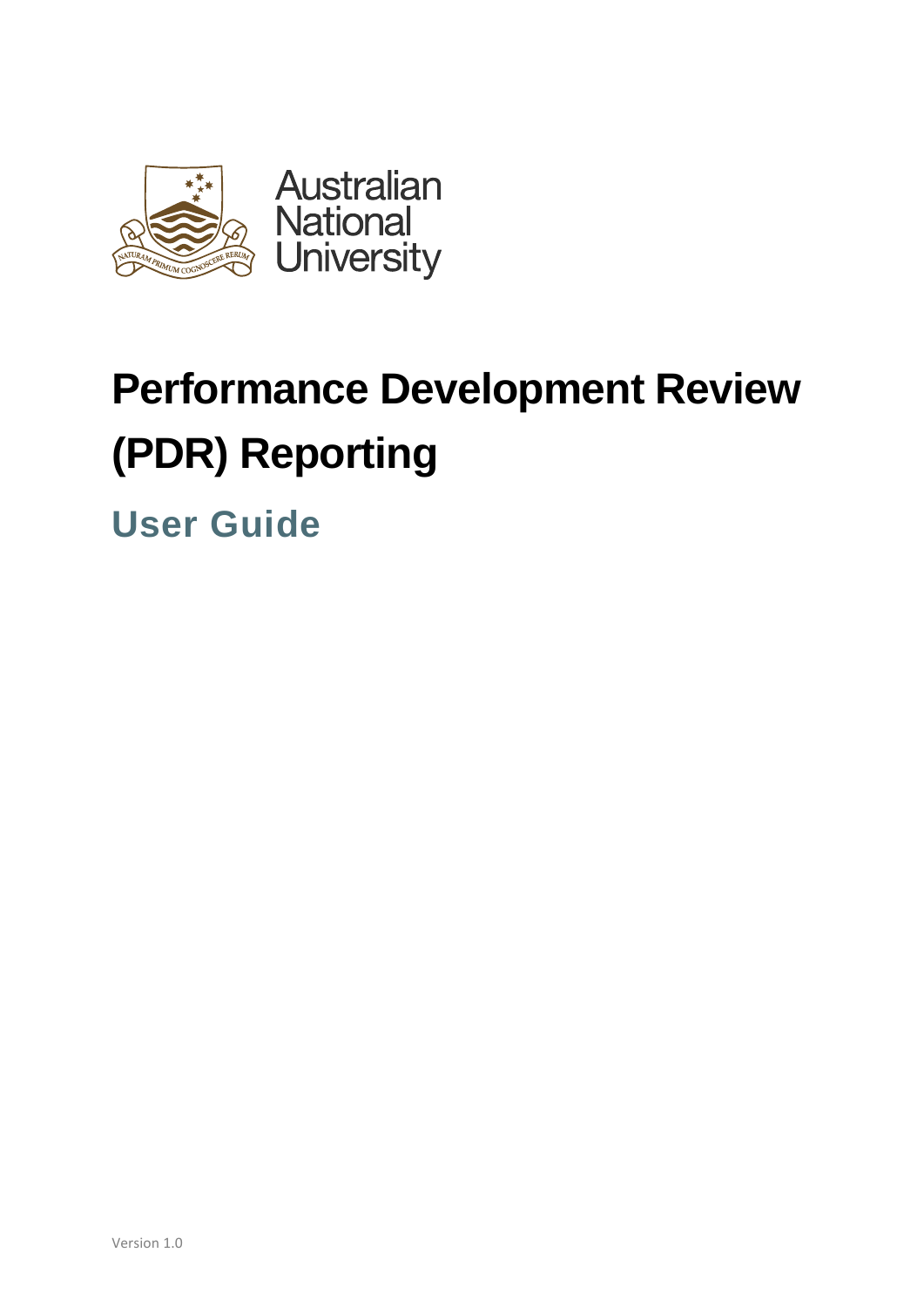

## **Contents**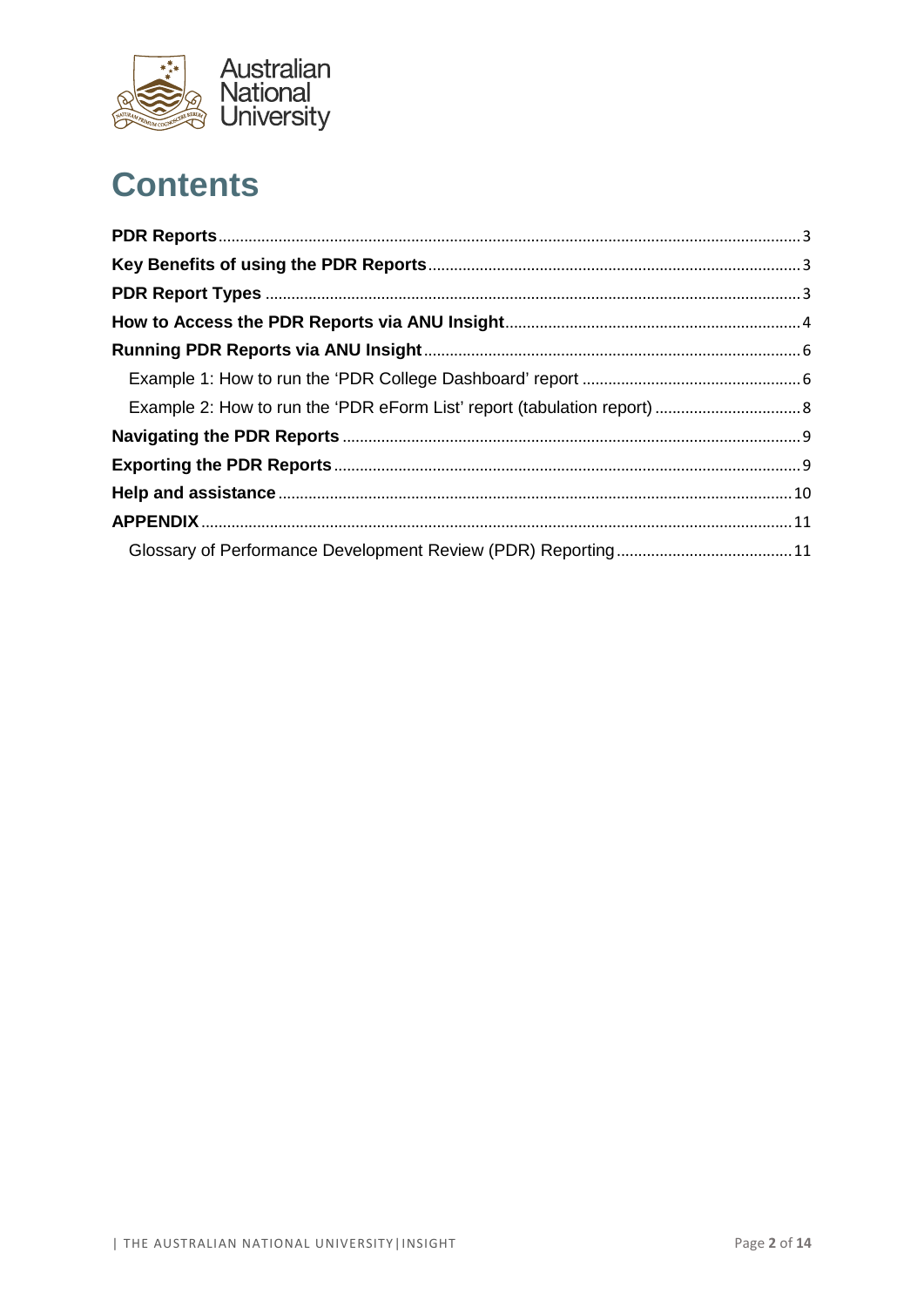

#### <span id="page-2-0"></span>**PDR Reports**

The Performance Development Review (PDR) reports are a suite of dashboards and detailed reports which leaders and Human Resource (HR) teams can access to track PDR activity for staff in their area of responsibility. The reports allow for on demand reporting and visibility on PDR progress where there is immediate access to secure, timely and informative HR eForm data updated on a daily basis. The reports contain both consolidated data and individual record information utilising a drill down function to provide greater context.

**NB\*** Only current active PDR data can be accessed via the PDR reports. Historical, completed PDRs can be accessed from the Electronic Records Management System (ERMS).

Multiple PDRs that are no longer valid should be deleted. The supervisor should contact HR Systems to request deletion: email: [hrsystems@anu.edu.au,](mailto:hrsystems@anu.edu.au) contact number: +61 2 6125 9622.

## <span id="page-2-1"></span>**Key Benefits of using the PDR Reports**

- Increased visibility for leaders and HR staff regarding PDR progress by college, school and individual activity
- Reduced time and effort in collating and compiling data
- The ability to view summarised information
- Increased ability to track, support and promote PDR eForm engagement for both individuals and teams.

#### <span id="page-2-2"></span>**PDR Report Types**

| <b>Report</b>                    | <b>Description</b>                                                                                                                                                                                                                                                                                                                                                                      |
|----------------------------------|-----------------------------------------------------------------------------------------------------------------------------------------------------------------------------------------------------------------------------------------------------------------------------------------------------------------------------------------------------------------------------------------|
| PDR college dashboard            | Provides a college summary with number and proportion of<br>staff based on their PDR states and workflow steps, grouped<br>by staff/supervisors and by academic/professional staff<br>eligibility. Displays the overdue/on-track status of the PDRs<br>and the duration of overdue status. Some school-based results<br>are provided for comparative purposes.                          |
| PDR eForm list                   | Provides details of current staff, their PDR details, the current<br>workflow step of their PDR and an overdue/on-track status for<br>each staff member's PDR.                                                                                                                                                                                                                          |
| PDR supervisor report            | As per the PDR eForm list, filtered by a selected supervisor<br>and may be drilled down to the staff with direct reports in the<br>supervisory tree.                                                                                                                                                                                                                                    |
| <b>PDR</b> tracking<br>dashboard | Similar to the college dashboard, however this is designed for<br>colleges and administrative portfolios with some benchmarking<br>data.                                                                                                                                                                                                                                                |
| PDR tracking summary             | Lists numbers and percentages of staff grouped into four PDR<br>states: (1) initiated, (2) agreed and in place, (3) completed and<br>(4) no current PDR. This report can be run by college/portfolio,<br>school/division and filtered by academic/professional staff<br>eligibility. The summary figures can be drilled through to a sub-<br>report of the staff and their PDR details. |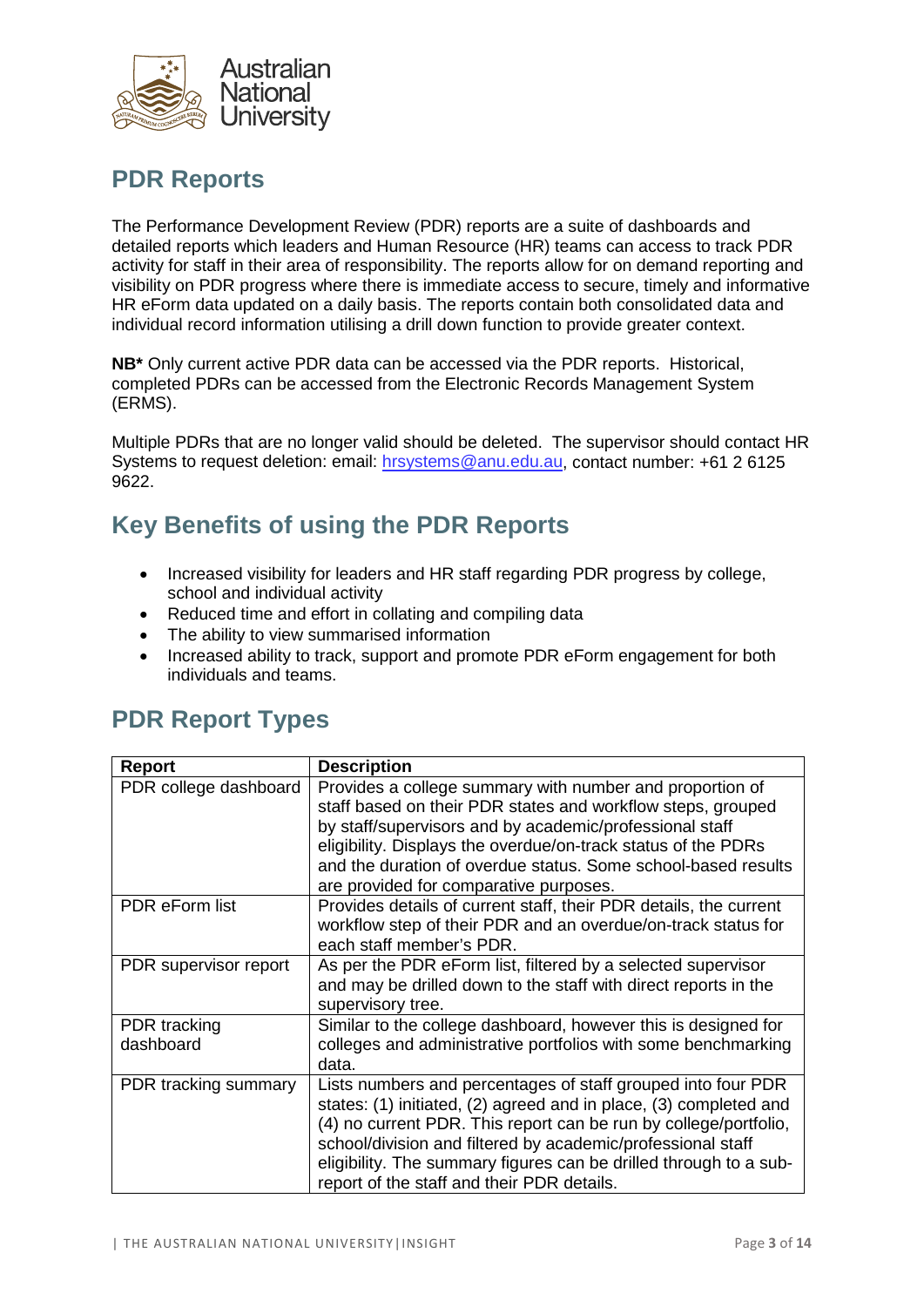

| Report                                    | <b>Description</b>                                                                                                                                                                                                                                          |
|-------------------------------------------|-------------------------------------------------------------------------------------------------------------------------------------------------------------------------------------------------------------------------------------------------------------|
| PDR tracking summary<br>by overdue status | Lists the numbers of staff filtered by organisational unit, with<br>overdue/on-track status of their PDRs, and by grouped<br>durations of overdue status.                                                                                                   |
| PDR tracking summary<br>by stage          | Lists numbers of staff filtered by organisational unit, showing<br>the main PDR stages (initiation, mid-term review, end-term<br>review, completed) and their detailed workflow steps. The<br>report also includes the volume of staff with no current PDR. |

## <span id="page-3-0"></span>**How to Access the PDR Reports via ANU Insight**

The PDR Reports can be accessed via the University's Information Management System known as ANU Insight. PDR reports are available on Mac, PC and mobile devices. The recommended browsers are Microsoft Internet Explorer, Mozilla Firefox and Google Chrome.

#### **1. Access ANU Insight**

- From the ANU webpage, click on the **'Services'** tab.
- Click on the **'Planning and governance'** tab, which will initiate a sub menu of options. Click on **'Insight'** option. Please see below screenshot.

|  |                                                                                                                                         | Human<br>resources | Research<br>support                 |  | Education<br>support | Campus<br>environment |               | Information<br>technology |                | Marketing<br>& outreach | Financial<br>management |               | Planning &<br><b>governance</b> | <b>LOGIN</b>      |  |              |  |       |               |               |  |
|--|-----------------------------------------------------------------------------------------------------------------------------------------|--------------------|-------------------------------------|--|----------------------|-----------------------|---------------|---------------------------|----------------|-------------------------|-------------------------|---------------|---------------------------------|-------------------|--|--------------|--|-------|---------------|---------------|--|
|  |                                                                                                                                         |                    |                                     |  |                      |                       |               |                           |                |                         |                         |               |                                 | close $\boxtimes$ |  |              |  |       |               |               |  |
|  | Planning &<br>$\mathcal{P}$<br>governance<br>Information relating to<br>strategic planning and<br>management of University<br>business. |                    |                                     |  |                      | Planning & review     | $\mathcal{P}$ |                           |                | Service improvement »   |                         |               | Governance                      | $\rightarrow$     |  |              |  |       |               |               |  |
|  |                                                                                                                                         |                    |                                     |  | Performance          |                       | $\gg$         |                           | Legal services |                         |                         | $\mathcal{D}$ | Partnerships &<br>alliances     | $\mathcal{P}$     |  |              |  |       |               |               |  |
|  |                                                                                                                                         |                    | measurement<br>Project management » |  |                      |                       |               |                           |                |                         |                         |               |                                 |                   |  | Risk & audit |  | $\gg$ | Recordkeeping | $\mathcal{P}$ |  |
|  |                                                                                                                                         |                    |                                     |  |                      |                       |               |                           |                |                         |                         |               |                                 |                   |  |              |  |       |               |               |  |
|  |                                                                                                                                         | Insight            | $\binom{4.4}{30}$ Calendar          |  |                      |                       |               |                           |                |                         |                         |               |                                 |                   |  |              |  |       |               |               |  |

#### **2. Login to Insight**

You will need to login to ANU Insight using your UDS/HORUS user ID and password.

#### **3. From the Insight homepage, click on the 'Human Resources' tab**

| Human Resources →      | Student $\sim$                 | Financial $\sim$     | Research $\triangle$      | Campus $\triangle$  |
|------------------------|--------------------------------|----------------------|---------------------------|---------------------|
| <b>Staff Numbers</b>   | Leave                          | The Workplace        | <b>Workforce Planning</b> | <b>Health Check</b> |
| Demographics           | Absences and liability         | Supporting ANU staff | Modelling and forecasting | Periodic reporting  |
| <b>WHS</b>             | <b>Academic Activity</b>       | eForms               | <b>PCA</b>                |                     |
| Work health and safety | Statement of academic activity | HR electronic forms  | Payroll costing analysis  |                     |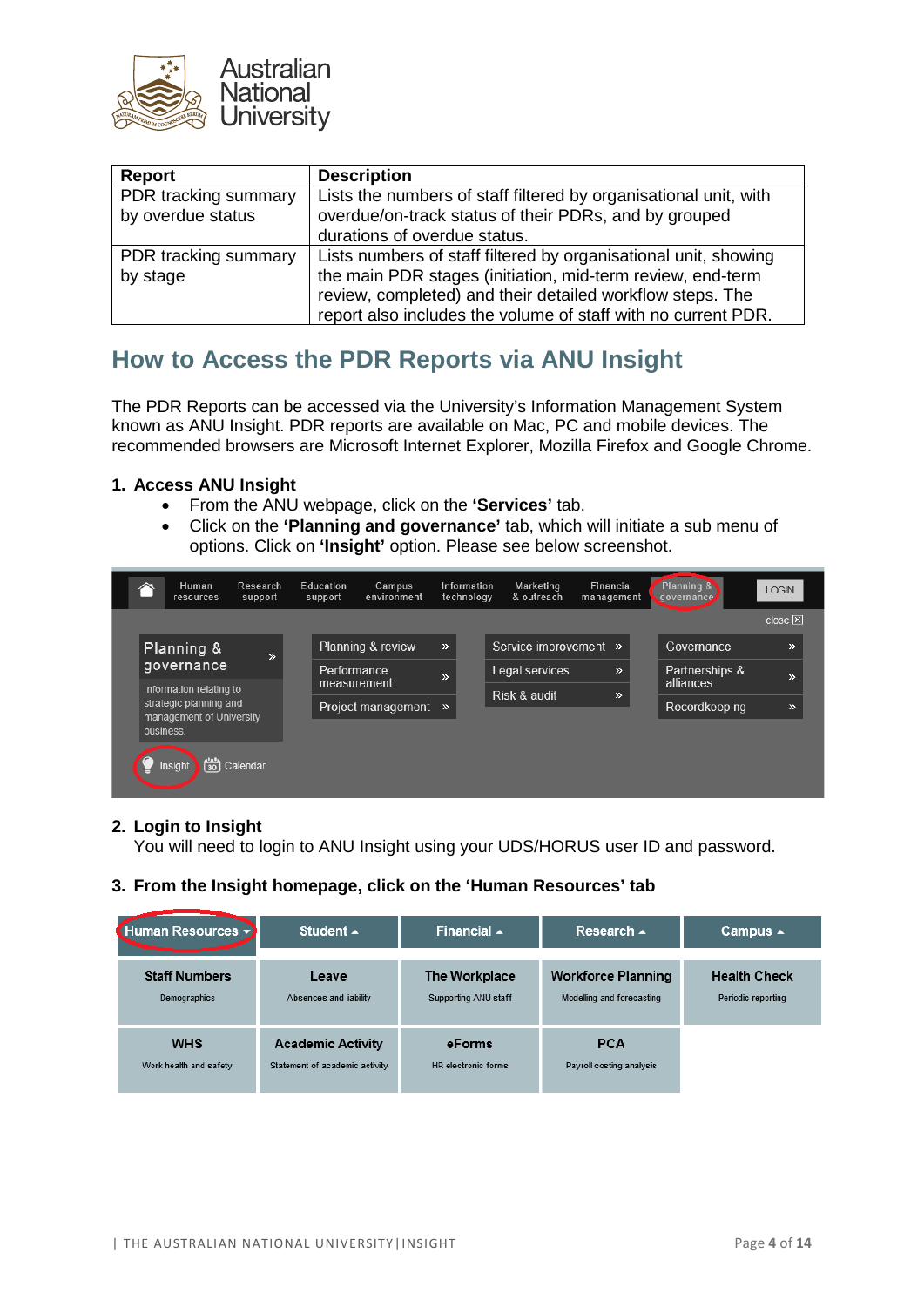

#### **4. From the Human Resources selection, click on 'eForms'**

| Human Resources $\sim$ | Student $\sim$                 | Financial $\sim$           | Research $\triangle$      | Campus $\overline{\phantom{a}}$ |  |  |  |
|------------------------|--------------------------------|----------------------------|---------------------------|---------------------------------|--|--|--|
| <b>Staff Numbers</b>   | Leave                          | <b>The Workplace</b>       | <b>Workforce Planning</b> | <b>Health Check</b>             |  |  |  |
| Demographics           | Absences and liability         | Supporting ANU staff       | Modelling and forecasting | Periodic reporting              |  |  |  |
| <b>WHS</b>             | <b>Academic Activity</b>       | <b>eForms</b>              | <b>PCA</b>                |                                 |  |  |  |
| Work health and safety | Statement of academic activity | <b>HR</b> electronic forms | Payroll costing analysis  |                                 |  |  |  |

Once eForms has been selected, the seven different PDR Reports will appear as listed below (please see pages 3 and 4 for detailed breakdown of functionality of different PDR report types).

| <b>Insight Home</b>                                  |                                                                            |                            |                                             |                    |  |  |  |  |
|------------------------------------------------------|----------------------------------------------------------------------------|----------------------------|---------------------------------------------|--------------------|--|--|--|--|
| <b>Human Resources ▲</b>                             | Student $\triangle$                                                        | Financial $\blacktriangle$ | <b>Research ▲</b>                           | Campus $\triangle$ |  |  |  |  |
|                                                      | Human Resources / eForms: HR electronic forms                              |                            |                                             |                    |  |  |  |  |
| Reports                                              |                                                                            |                            | <b>Further Analysis</b>                     |                    |  |  |  |  |
| Accelerated increment eForm list                     |                                                                            |                            | No links to further analyses are available. |                    |  |  |  |  |
| Accelerated increment eForm list - awaiting approval |                                                                            |                            | Help and Support                            |                    |  |  |  |  |
| Accelerated increment eForm list - declined          |                                                                            |                            | <b>ANU Insight Help</b>                     |                    |  |  |  |  |
| Accelerated increment security audit (Secured)       |                                                                            |                            | <b>ANU Insight Training</b>                 |                    |  |  |  |  |
| PDR college dashboard                                |                                                                            |                            | <b>Email</b><br>insight@anu.edu.au          |                    |  |  |  |  |
| PDR eForm list                                       |                                                                            |                            | Phone 6125 8649                             |                    |  |  |  |  |
| PDR supervisor report                                |                                                                            |                            |                                             |                    |  |  |  |  |
| PDR tracking dashboard                               |                                                                            |                            |                                             |                    |  |  |  |  |
| PDR tracking summary                                 |                                                                            |                            |                                             |                    |  |  |  |  |
| PDR tracking summary by overdue status               |                                                                            |                            |                                             |                    |  |  |  |  |
| PDR tracking summary by stage                        |                                                                            |                            |                                             |                    |  |  |  |  |
| Visiting and Honorary Appointment eForm detail       |                                                                            |                            |                                             |                    |  |  |  |  |
| Visiting and Honorary Appointment eForm list         |                                                                            |                            |                                             |                    |  |  |  |  |
|                                                      | Visiting and Honorary Appointment eForm list - upcoming end of appointment |                            |                                             |                    |  |  |  |  |
|                                                      | Visiting and Honorary Appointment security audit (Secured)                 |                            |                                             |                    |  |  |  |  |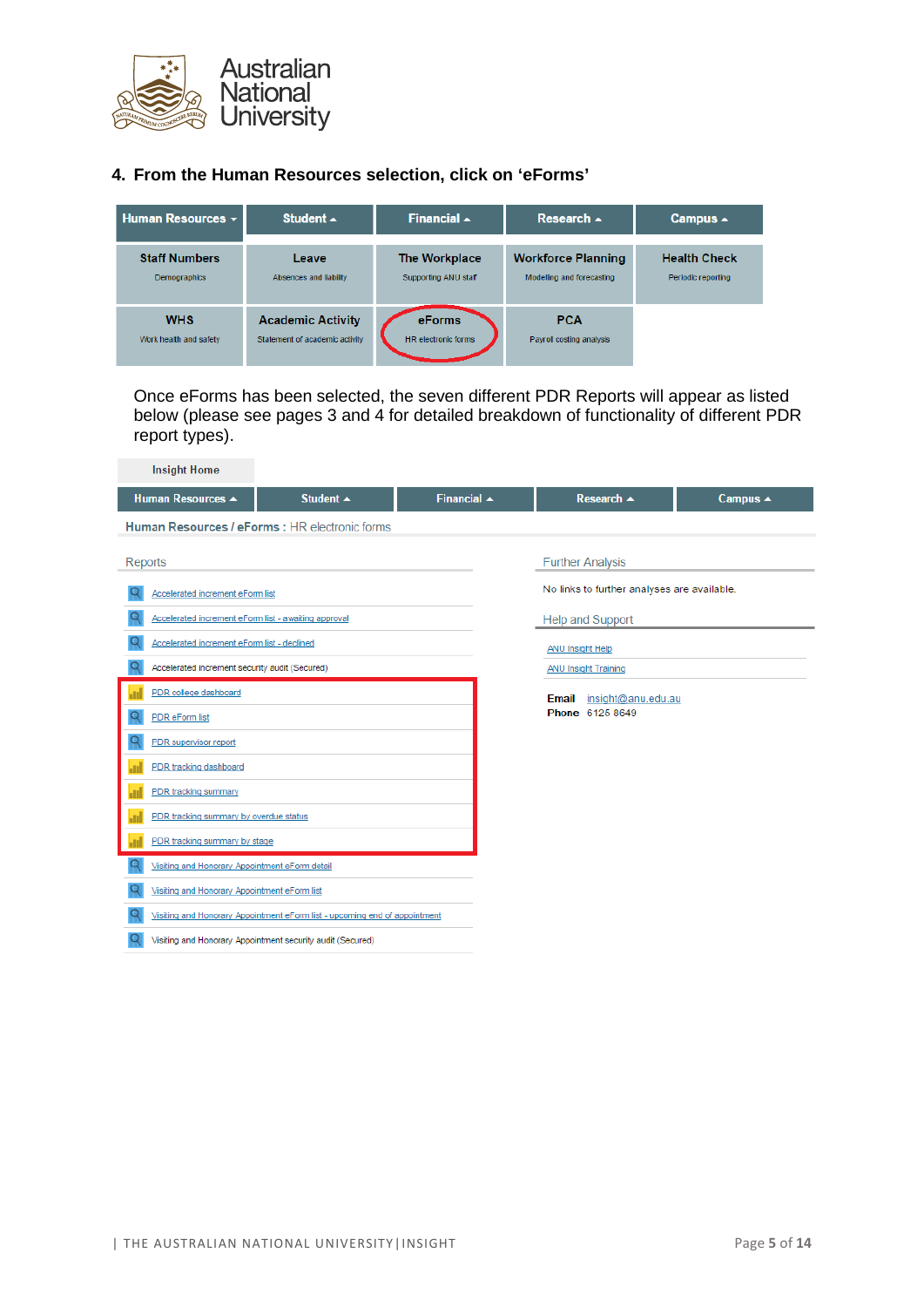

## <span id="page-5-0"></span>**Running PDR Reports via ANU Insight**

As examples, below is an overview of how to access two of the reports, 'PDR College Dashboard' and 'PDR eForm List'.

<span id="page-5-1"></span>**Example 1: How to run the 'PDR College Dashboard' report**

**1. From the list of PDR Reports, click on the report entitled 'PDR college dashboard'**



Note: The PDR college dashboard report will open in a new browser tab.

**2. Select the college you are running the report for (this will be based on your user permission access). Select the 'Run report' option at the bottom of the screen**



**3. The 'PDR College Dashboard' report consists of two tabs, 'College/school summary' and 'Overdue PDRs' on your screen.** 

#### **College/School Summary Tab**

The bars on each of the charts can be selected to drill through to see specific PDR information relating to that bar chart. As you hover your mouse on the charts, you may see the 'pointing hand' icon which allows you to select the chart to access further details.

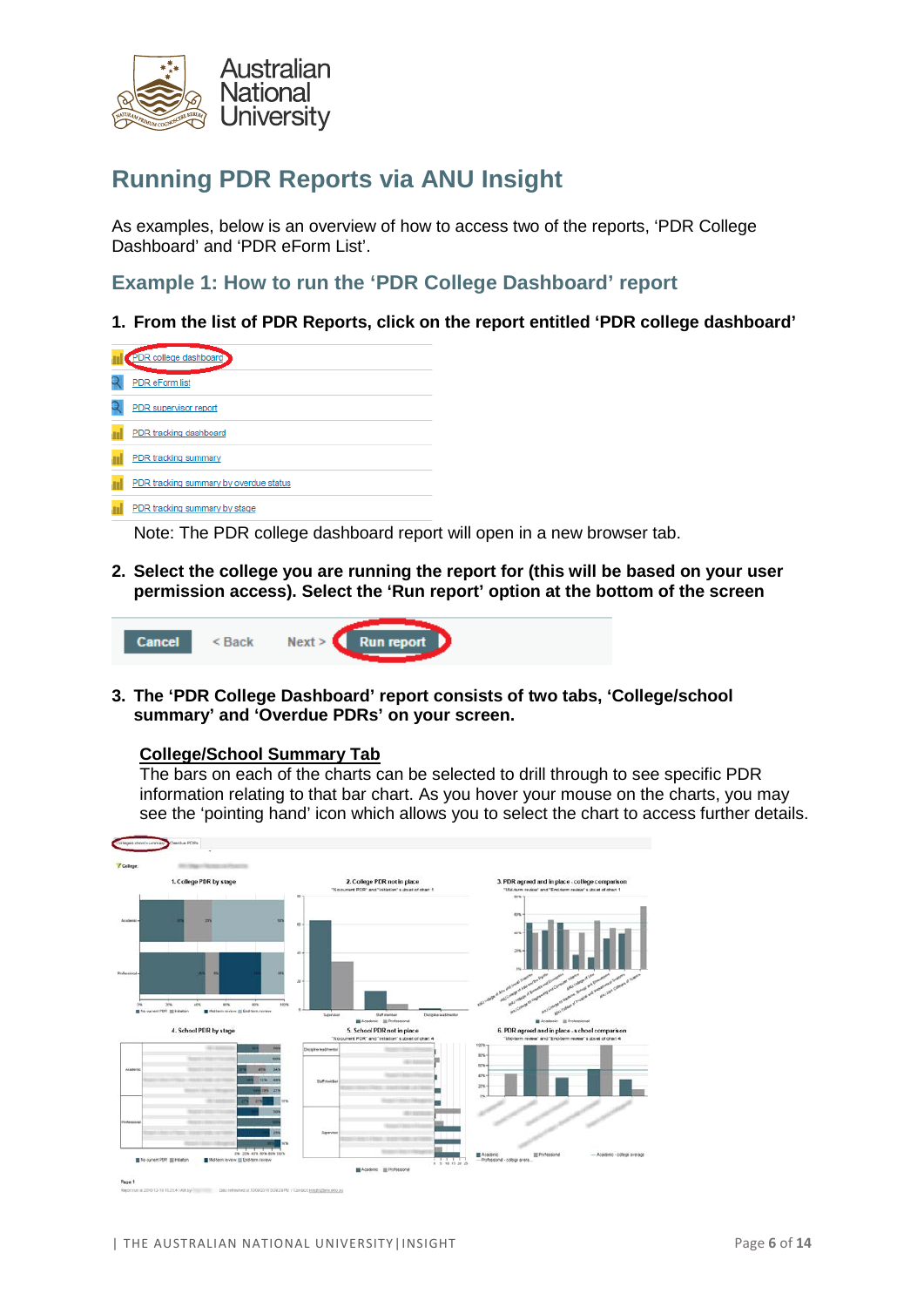

#### **Overdue PDRs Tab**

This tab displays the overdue status of PDRs based on type of staff member, stage of PDR eForm and length of time overdue.

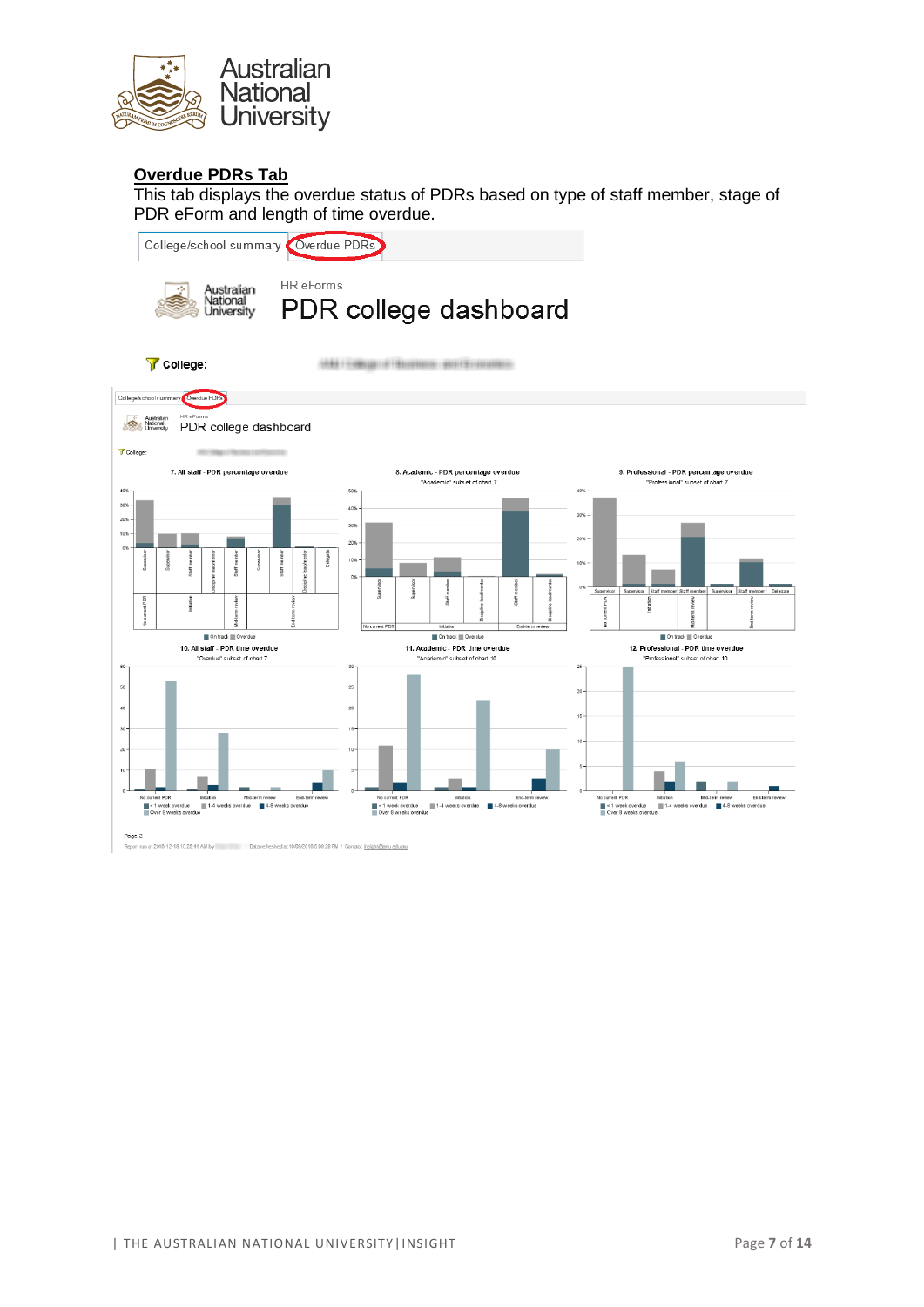

<span id="page-7-0"></span>**Example 2: How to run the 'PDR eForm List' report (tabulation report)**

#### **1. From the list of PDR Reports, click on the report entitled 'PDR eForm list'**



**2. You will need to select the filters using the drop down arrow for each area as highlighted below (please note this is again related to user permissions)** 

| <b>HR eForms</b><br>Australian<br>National<br><b>PDR</b> eForm list<br>Jniversity                     |                                        |
|-------------------------------------------------------------------------------------------------------|----------------------------------------|
| <b>Organisation:</b><br>Optionally filter based on the ANU organisational structure (job department). | Eligibility group:                     |
| ANU College of Arts and Social Sciences<br>▼                                                          | All (academic/professional/other)<br>▼ |
| Research School of Social Sciences<br>▼                                                               | PDR stage and step:                    |
| All areas<br>▼                                                                                        | Not yet in place<br>▼                  |
| Requires PDR:                                                                                         | Initiation<br>▼                        |
| Fixed-term staff with a term less than 12 months do not require a PDR.                                | All workflow steps                     |
| <b>PDR</b> required<br>▼                                                                              |                                        |
|                                                                                                       | <b>COn track/overdue:</b>              |
|                                                                                                       | On track<br>▼                          |
|                                                                                                       | All<br>▼                               |

**3. Select the 'Run report' option at the bottom of the screen**



An example PDR eForm list tabulation report is shown below.

| 185.95E                                                                                        | <b>Baltimore</b> | 10.002.00<br>PDR eForm list                   |  |                       |       | CONTRACTOR                                                        |                                        |  |               |  |                                                            |                                                                    |                                                                                        |                                                                          |                                                  |                                                                               |                        |                                        |                                                     |                 |                                                                     |  |  |  |  |  |  |
|------------------------------------------------------------------------------------------------|------------------|-----------------------------------------------|--|-----------------------|-------|-------------------------------------------------------------------|----------------------------------------|--|---------------|--|------------------------------------------------------------|--------------------------------------------------------------------|----------------------------------------------------------------------------------------|--------------------------------------------------------------------------|--------------------------------------------------|-------------------------------------------------------------------------------|------------------------|----------------------------------------|-----------------------------------------------------|-----------------|---------------------------------------------------------------------|--|--|--|--|--|--|
| Phone Re<br><b>Than</b> yana                                                                   |                  | ili salt<br><b><i>Stainbréamhannthair</i></b> |  |                       |       |                                                                   |                                        |  |               |  |                                                            | <b>Comment</b><br><b>TA-Specifical</b><br><b>T</b> in material and | <b>STARTS</b><br>ALCOHOL:<br>24 Ltd.P. And for Francis Manager<br><b>Big Middleton</b> |                                                                          |                                                  |                                                                               |                        |                                        |                                                     |                 |                                                                     |  |  |  |  |  |  |
| <b>CONTRACTOR</b>                                                                              |                  |                                               |  |                       |       |                                                                   |                                        |  |               |  |                                                            | <b>STATISTICS</b>                                                  |                                                                                        |                                                                          |                                                  | <b>Contract Contract</b>                                                      |                        |                                        |                                                     |                 |                                                                     |  |  |  |  |  |  |
| $\frac{1}{2}$                                                                                  |                  |                                               |  | 77                    |       | <b>COLORADO COM</b>                                               | <b><i><u>PERSONAL PROPERTY</u></i></b> |  |               |  |                                                            | <b>STAR</b>                                                        | <b>Contactment</b>                                                                     |                                                                          |                                                  | <b><i>Tilliganiko em</i></b>                                                  | <b>College care of</b> |                                        | $\frac{1}{\sqrt{2}}$ and $\frac{1}{\sqrt{2}}$       | <b>CALLS</b>    |                                                                     |  |  |  |  |  |  |
| and all                                                                                        |                  |                                               |  | <b>Forderman</b>      | -pock | <b>All Carry 1</b><br><b><i><u>SAME</u></i></b>                   |                                        |  |               |  | Magazine, Altito                                           |                                                                    |                                                                                        |                                                                          | $1 - 20 = 0$                                     | THE FEDERAL HOMES                                                             |                        | <b>LOW ONE</b>                         | -                                                   | --              | $\rightarrow$                                                       |  |  |  |  |  |  |
| $-10.000$                                                                                      |                  |                                               |  | Autumn: Große         |       | <b>Call Month</b><br><b><i>Professor collects</i></b>             |                                        |  |               |  | Newton-Nilly description, contemplate                      |                                                                    |                                                                                        | <b>CONTRACTOR</b>                                                        | for sen<br><b>USA</b>                            | <b>Britishers of Sciences</b>                                                 |                        | NYMB PROFIL                            |                                                     | <b>SE FIELD</b> |                                                                     |  |  |  |  |  |  |
| $\frac{1}{2} \left( \frac{1}{2} \right) \left( \frac{1}{2} \right) \left( \frac{1}{2} \right)$ |                  |                                               |  |                       |       | Trauma Grew Instituce                                             |                                        |  |               |  | Name PA 2120218 - 212022                                   |                                                                    |                                                                                        | <b>TERRITAGE</b>                                                         | ,,,,,<br>14mi                                    | Tell with 700 per centres                                                     |                        | Salt sales - detailed                  |                                                     | <b>COLAGE</b>   |                                                                     |  |  |  |  |  |  |
|                                                                                                |                  |                                               |  |                       |       | Street cast                                                       |                                        |  |               |  |                                                            | <b>STERN STERN</b>                                                 |                                                                                        | <b><i>STRATO SALEM TRAINING</i></b><br><b><i>ILONECIMIEN</i></b><br>---- | 14101                                            | <b>Sandal land, 1954</b>                                                      |                        | <b>Tuesday</b>                         | <b>CONTRACTOR</b>                                   | THAN            |                                                                     |  |  |  |  |  |  |
|                                                                                                |                  |                                               |  | <b>Riderstown AND</b> |       | - And (Office) 3 States                                           |                                        |  |               |  | Rooms-RR Linkstock                                         |                                                                    | 44401                                                                                  | <b>HALL</b>                                                              | <b>Bill and</b><br><b>START</b>                  | Agenter Robo solders<br><b>SCALE CARDS</b>                                    |                        | Supervisor of                          |                                                     | 121,646         |                                                                     |  |  |  |  |  |  |
|                                                                                                |                  |                                               |  |                       |       | Automobile Ministr Indiana Automobile<br><b><i>UNAHANA</i></b>    |                                        |  |               |  | Northern Managers - McGrant                                |                                                                    |                                                                                        | <b>CONTRACTOR</b>                                                        | <b>The Lines</b><br><b>SCRAN</b><br><b>COLOR</b> | $-1$<br>Seattless Trabic entriest:<br>AGENCIA                                 |                        | <b>Support</b>                         |                                                     | <b>TRIANE</b>   |                                                                     |  |  |  |  |  |  |
| $\frac{1}{2} \left( \frac{1}{2} \right) \left( \frac{1}{2} \right) \left( \frac{1}{2} \right)$ |                  |                                               |  |                       |       | Professor Street, Inc./Mixed<br>Administrator<br>a format and the |                                        |  | $\rightarrow$ |  | Master Alle Anterior                                       |                                                                    |                                                                                        | <b>DECK OR</b><br>the office and force                                   | traces                                           | the first party and security the second business<br>1977 STREUM AND AVENUES.  |                        |                                        | carbonage. Anderson<br>a believed from convenience. | --<br>---       | $\rightarrow$                                                       |  |  |  |  |  |  |
|                                                                                                |                  |                                               |  | <b>Riderick GMT</b>   |       | <b>AND THE LIGHT</b>                                              |                                        |  | 11            |  | <b>Room RF Schools</b>                                     | an and the Louisville and                                          | <b>STATISTICS</b><br><b>Contractor</b>                                                 | $-0.01433333242242$<br><b>Contract Contract</b>                          | <b>SECULI</b><br>$-$                             | W House of this<br>temporary in digestrated.                                  |                        |                                        | Arlians, 2024<br>to an arrangement of the an-       | -               | $\frac{1}{2} \left( \frac{1}{2} \right) \left( \frac{1}{2} \right)$ |  |  |  |  |  |  |
|                                                                                                |                  |                                               |  |                       |       | Transport GMS \$10,000.00<br><b>Just Agriculture</b>              |                                        |  |               |  | <b>George D.D. Tommer &amp;</b>                            |                                                                    |                                                                                        | <b>CONTRACTOR</b>                                                        | <b>WHEN</b>                                      | <b>Go any reside pre-view</b>                                                 |                        |                                        | <b>Seattle Anna - Concertibility Co.</b>            | --              |                                                                     |  |  |  |  |  |  |
|                                                                                                |                  |                                               |  |                       |       | <b>Productions: 1974/100 EXCLUSIVE CORPORATIONS</b>               |                                        |  |               |  | <b>Selection Service</b><br>Margaret Willis, Landscott, MI |                                                                    | ---                                                                                    | ---                                                                      | <b>Sales and</b>                                 | a contract from a secretary<br>Toponese freeze certificate<br><b>ASSAULTS</b> |                        | <b>CARD CARDS</b><br><b>Contractor</b> | <b>STATISTICS</b>                                   | 10.981          |                                                                     |  |  |  |  |  |  |
|                                                                                                |                  |                                               |  |                       |       | Robinson, Statist Carolina<br>The product the control of the co-  |                                        |  | 144           |  | Markett Ford Johnson                                       |                                                                    |                                                                                        | <b>TANK CARD</b>                                                         | <b>State Avenue</b><br>the party of              | Taylor Review                                                                 |                        |                                        | Assistant Policierty, 2014-00-                      |                 |                                                                     |  |  |  |  |  |  |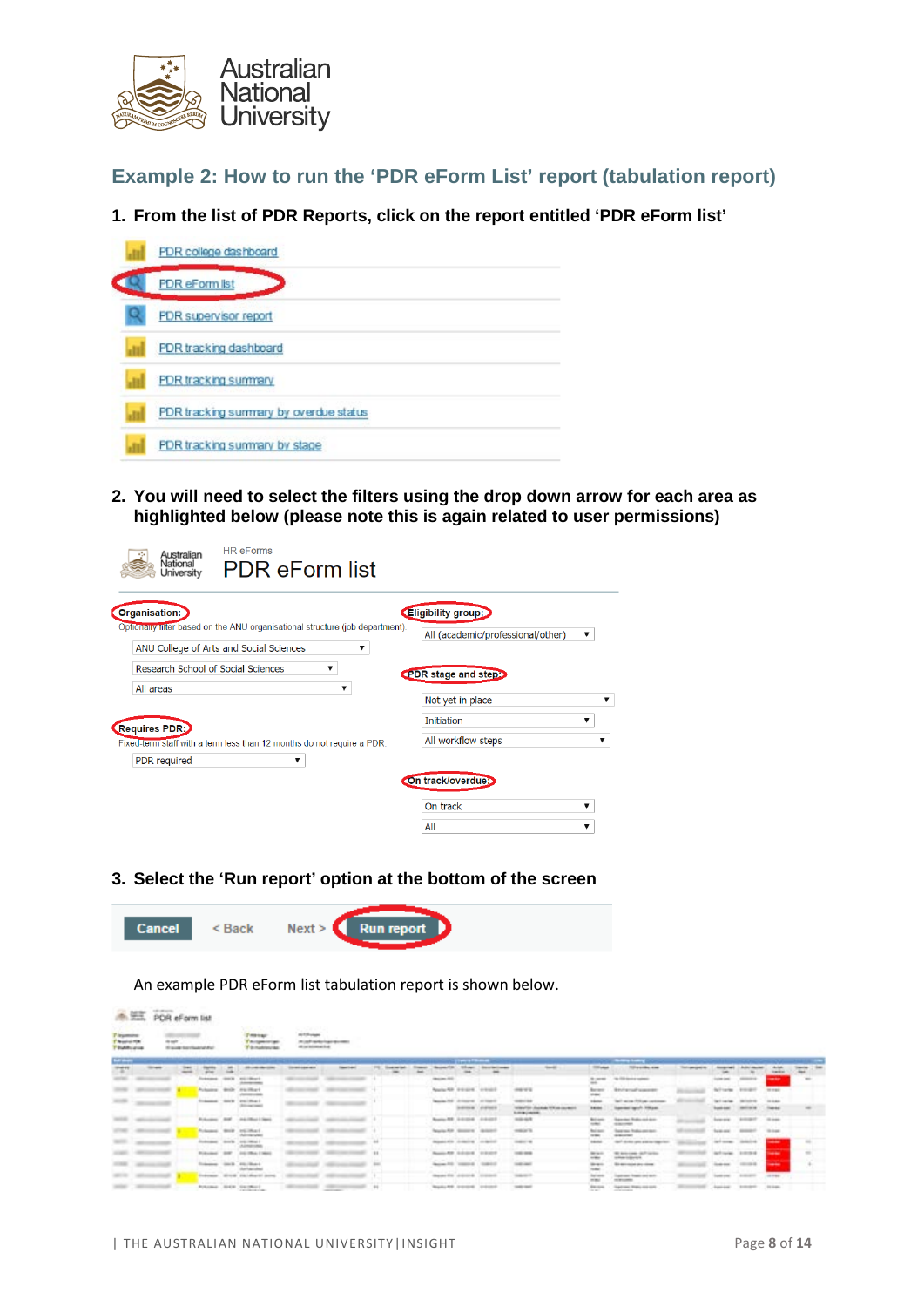

## <span id="page-8-0"></span>**Navigating the PDR Reports**

All reports open in new tabs so you can return to the Insight home screen by selecting the home screen tab at any time.

You can use the browser's go back button to return to the one level higher report after the drill-through selection.

In order to re-run the same report with different filters you will need to select the blue arrow (as shown below) which is located on the top right-hand side of the screen.



Where large reports are generated, the page will not always display all the relevant data relating to that report and you will be required to use the **'Page down'** button located at the bottom of the left-hand side of the screen to view all the data contained in the report (please see below).



The navigation footer at the bottom of the browser window will also allow access to other pages of data if available. Please see below key:



## <span id="page-8-1"></span>**Exporting the PDR Reports**

All of the reports can be exported into either PDF or Excel format. In order to export the report into either output format you will need to access the Report Output button on the Report Action menu (top right hand corner of screen) as shown below. The default option of the output format displays HTML and this can be changed to display PDF or Excel using the downward facing arrow.



The report can be run in HTML, PDF or Excel. We recommend using the PDF format for email, distribution, saving and printing purposes.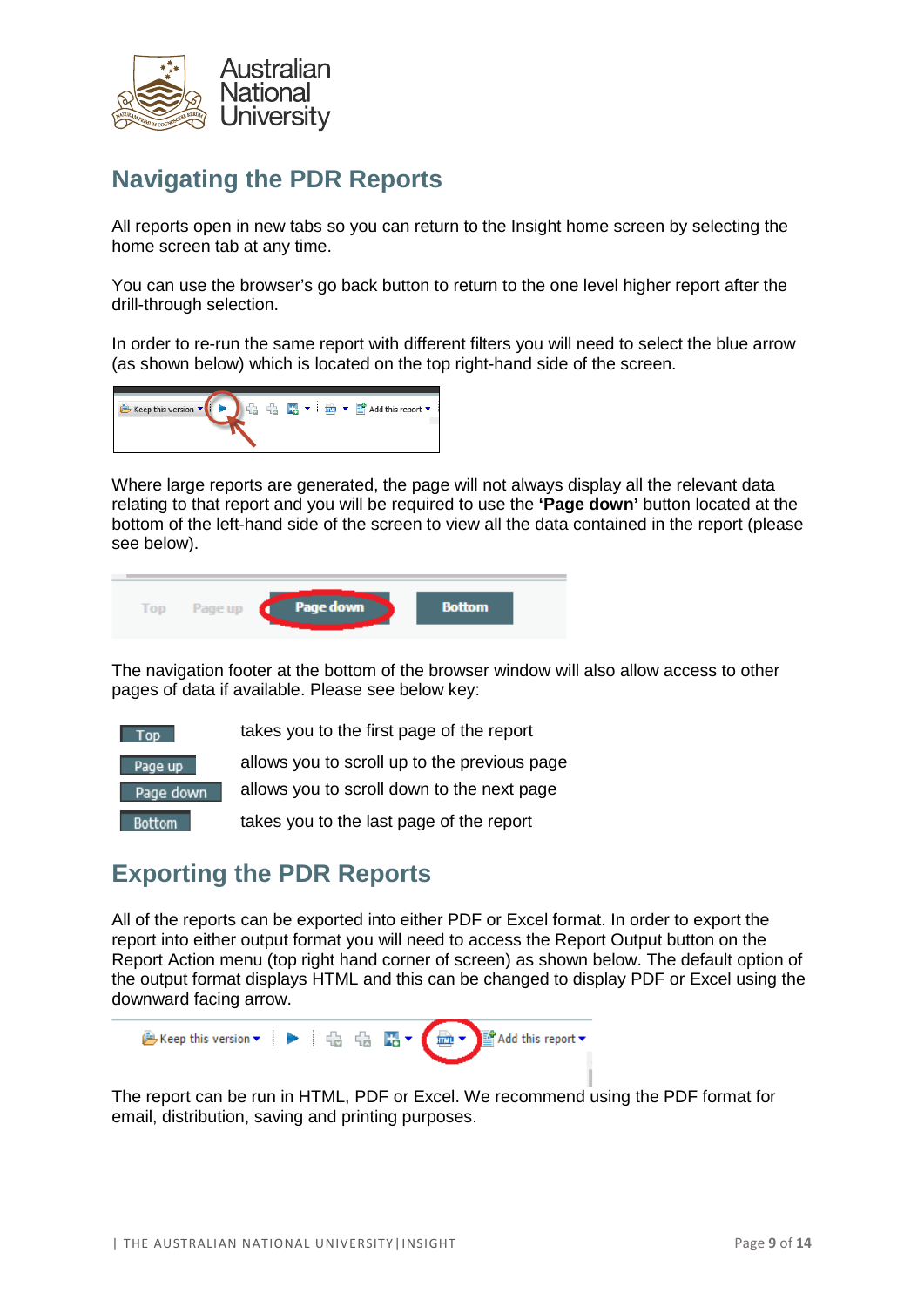

## <span id="page-9-0"></span>**Help and assistance**

- For any assistance relating to the PDR reports please contact the ANU Insight Service Desk at [insight@anu.edu.au](mailto:insight@anu.edu.au) or +61 2 6125 8649.
- For any assistance relating to the PDR eForm please contact HR Systems at [hrsystems@anu.edu.au](mailto:hrsystems@anu.edu.au) or +61 2 6125 9622.
- For any assistance relating to the PDR process please contact the Culture & Performance Development team on [performancedevelopment@anu.edu.au](mailto:performancedevelopment@anu.edu.au) or +61 2 6125 5966.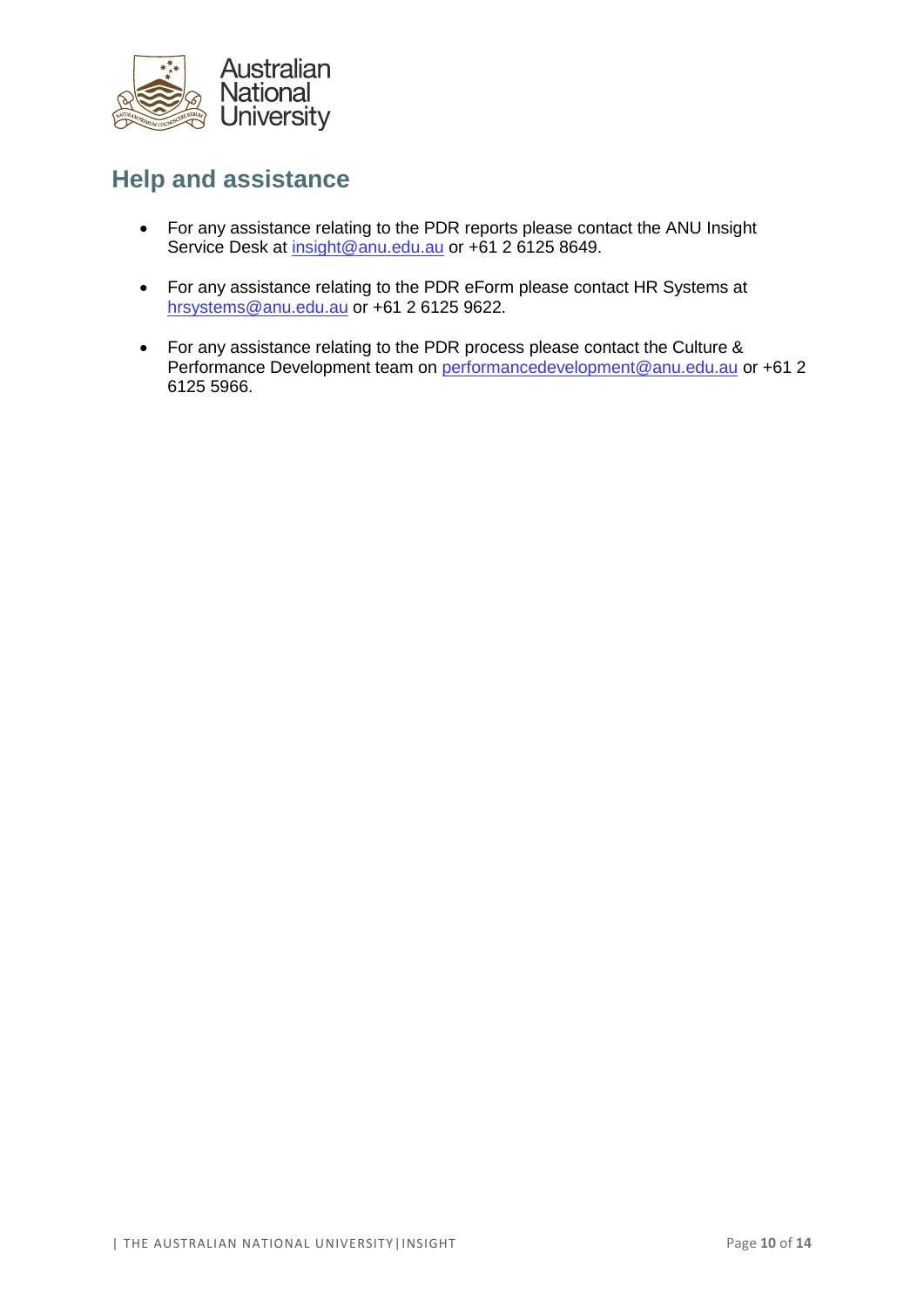

## <span id="page-10-0"></span>**APPENDIX**

#### <span id="page-10-1"></span>**Glossary of Performance Development Review (PDR) Reporting**

| <b>Terminology</b>                                                  | <b>Definition</b>                                                                                                                                                                                                                                                                                                                      |
|---------------------------------------------------------------------|----------------------------------------------------------------------------------------------------------------------------------------------------------------------------------------------------------------------------------------------------------------------------------------------------------------------------------------|
| Action required by                                                  | Date when PDR action is required or action due date                                                                                                                                                                                                                                                                                    |
| Agreed and in place                                                 | All states after 'Supervisor Sign off through to 'Finish'                                                                                                                                                                                                                                                                              |
| <b>ANU Insight</b>                                                  | ANU Insight is the University's Management Information Portal. ANU Staff<br>can access the portal in order to run reports to assist them in undertaking<br>their roles and responsibilities                                                                                                                                            |
| Assignment type                                                     | The current workflow step and action required by the staff member, their<br>supervisor, the discipline lead/mentor, HR or the delegate                                                                                                                                                                                                 |
| Dashboard                                                           | The PDR Dashboard provides supervisors with high-level summaries of<br>performance data using a set of tables and figures. The dashboard also<br>allows supervisors to explore PDR data using drill-through reports                                                                                                                    |
| Department                                                          | The staff member's department code and name                                                                                                                                                                                                                                                                                            |
| Discipline Lead/Mentor<br><b>Plan Contribution</b>                  | The Discipline Lead or Mentor can review and contribute to the details in<br>all of the form pages and provide a short message to the staff member in<br>relation to their contribution. Academic PDR only                                                                                                                             |
| <b>Discipline Lead/Mentor</b><br><b>Contribution End of</b><br>Term | The discipline lead/mentor can provide comments against performance<br>objectives and provide general comments in relation to the staff member's<br>achievements, and submit to the supervisor for their review. Academic<br>PDR only                                                                                                  |
| Direct reports                                                      | Number of staff directly reporting to a supervisor (excluding casual staff)                                                                                                                                                                                                                                                            |
| Eligibility group                                                   | A classification used in the HRMS to differentiate types of staff. PDR<br>reporting includes only staff in the "Academic" and "Professional" eligibility<br>groups                                                                                                                                                                     |
| End-term review                                                     | An End of Term Assessment is completed prior to the end of the twelve<br>month cycle and should review achievements against agreed performance<br>objectives and career development plans in the previous 12 months. At the<br>End of Term Assessment discussion a rating of achievements against<br>performance objectives is awarded |
| End of Term Self-<br>Assessment                                     | The staff member should provide comments against each performance<br>objective that outlines their achievements for the period. They are able to<br>view their development activities stated at the commencement of the plan,<br>and provide overall comments in relation to their achievements over the<br>term                       |
| <b>ERMS link</b>                                                    | Link to view the saved PDR in the ANU Electronic Records Management<br>System                                                                                                                                                                                                                                                          |
| Expected end date                                                   | The date expected to be a staff member's final working day. In the HRMS<br>this is an information-only field used to store a soft end date for continuing<br>contingent-funded (CCF) appointments                                                                                                                                      |
| Form assigned to                                                    | The person the form is assigned to in the eForm system                                                                                                                                                                                                                                                                                 |
| Form ID                                                             | Unique identifier assigned to the PDR by eForms                                                                                                                                                                                                                                                                                        |
| <b>FTE</b>                                                          | A comparative measure of staff workload expressed in terms of "Full-Time<br>Equivalent" load                                                                                                                                                                                                                                           |
| Full name                                                           | Staff member's full name as extracted from HR Management System<br>(HRMS) and is displayed as Surname, Given name                                                                                                                                                                                                                      |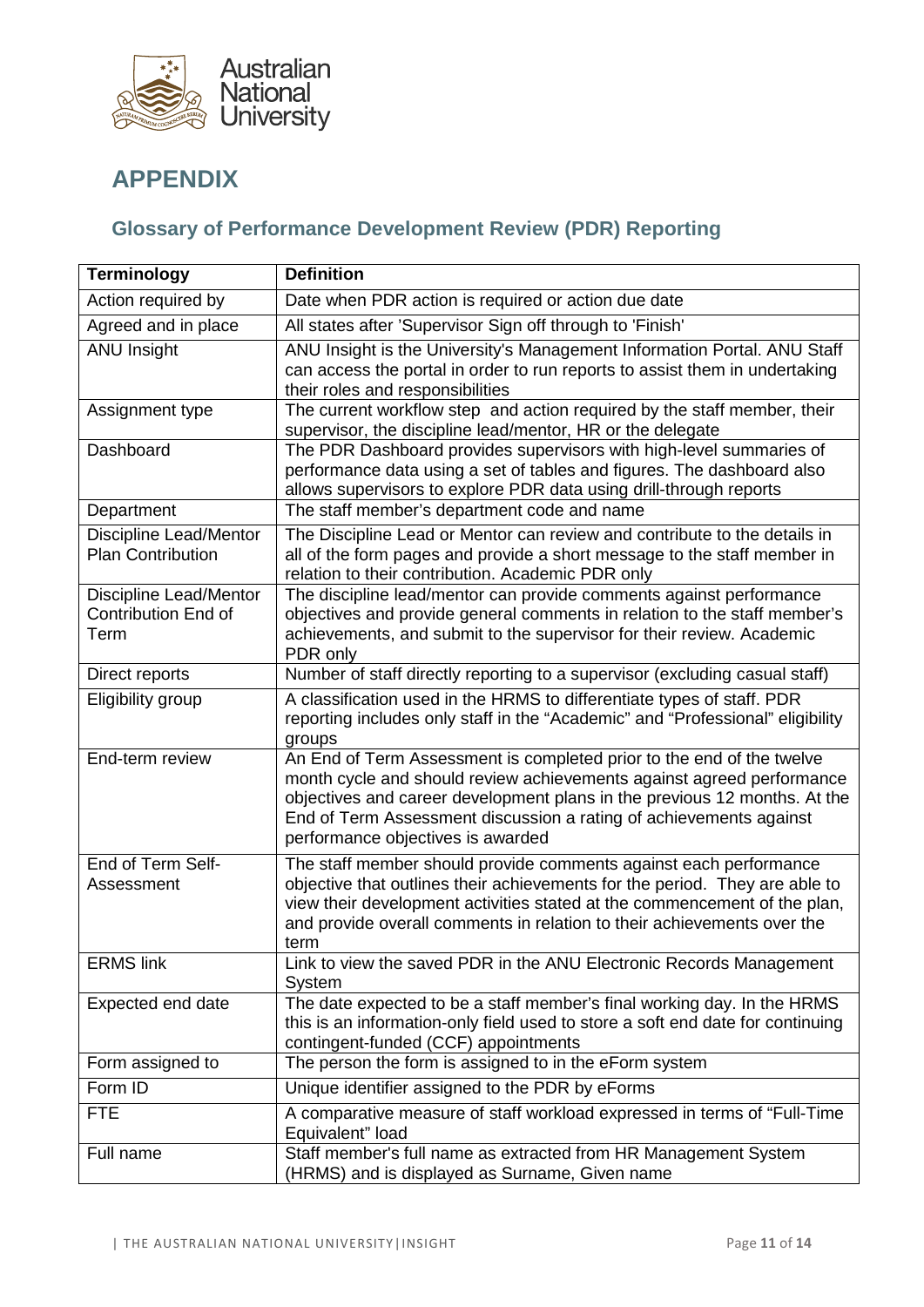

| <b>Terminology</b>                                 | <b>Definition</b>                                                                                                                                                                                                                                                                                                                                                                                                    |
|----------------------------------------------------|----------------------------------------------------------------------------------------------------------------------------------------------------------------------------------------------------------------------------------------------------------------------------------------------------------------------------------------------------------------------------------------------------------------------|
| Future termination date                            | Staff whose employment has a defined end date, including both fixed-term<br>appointments and continuing employees, have a future-dated transaction<br>terminating their employment record. This date reflects the date that the<br>record becomes inactive, i.e. the day after the last day worked                                                                                                                   |
| Job code                                           | The job code is a unique code associated with a specific job                                                                                                                                                                                                                                                                                                                                                         |
| Job code description                               | Descriptor for a job code, such as "Professor E1" or "ANU Officer 8<br>(Technical)"                                                                                                                                                                                                                                                                                                                                  |
| Mid-term review                                    | The Mid-term review tracks progress against performance objectives, to<br>check their continued validity and to make appropriate amendments where<br>changes have occurred. Professional staff PDR only                                                                                                                                                                                                              |
| Mid-Term Self-<br>Assessment                       | The staff member reflects on their achievements against the performance<br>objectives and provides comments. They provide overall comments in<br>relation to the career and development activities undertaken during the<br>period to date. Professional staff PDR only                                                                                                                                              |
| Mid Term Review Staff<br>Member<br>Acknowledgement | The staff member acknowledges that they have had a discussion with their<br>Supervisor, and the outcomes of that discussion are documented in the<br>mid-term assessment. Professional staff PDR only                                                                                                                                                                                                                |
| Mid Term Supervisor<br><b>Review</b>               | The supervisor determines if changes are required to the performance<br>objectives for the remainder of the term. They provide comments on the<br>staff member's achievements against the performance objectives and<br>career development activities undertaken. They confirm that they have<br>met with the staff member and discussed the mid-term review assessment<br>and feedback. Professional staff PDR only |
| No current PDR                                     | No PDR form has been initiated for a staff member                                                                                                                                                                                                                                                                                                                                                                    |
| Not yet in place                                   | PDR has been initiated but not yet signed off by supervisor at the state<br>'Supervisor Sign off'                                                                                                                                                                                                                                                                                                                    |
| On track                                           | Action is not overdue or is not past its due date                                                                                                                                                                                                                                                                                                                                                                    |
| Organisation                                       | ANU organisational structure based on job department that can be filtered<br>in three levels: colleges/portfolios, faculties/schools/centres and lower<br>unit/groups                                                                                                                                                                                                                                                |
| Overdue                                            | Once a PDR action has not been completed within 4 weeks of due date                                                                                                                                                                                                                                                                                                                                                  |
| Overdue days                                       | Number of days past the due date                                                                                                                                                                                                                                                                                                                                                                                     |
| PDP (Performance and<br>Development Process)       | The Performance and Development Process ensures all staff have clearly<br>defined performance objectives and expectations consistent with the short<br>and long term priorities of the University                                                                                                                                                                                                                    |
| PDR (Performance<br>Development Review)            | The PDR provides staff with the opportunity to document their<br>performance achievements via an eForm and discuss with their supervisor                                                                                                                                                                                                                                                                             |
| End term review<br>completed                       | The End of Term Review has been completed. If a new PDR is not<br>initiated within 4 weeks of completion, the PDR Dashboard will report an<br>overdue PDR                                                                                                                                                                                                                                                            |
| <b>PDR</b> initiated                               | All states between 'Supervisor initiates PDR plan' through to 'Supervisor<br>Sign off'                                                                                                                                                                                                                                                                                                                               |
| PDR not required                                   | Fixed-term staff with a term less than 12 months and casual staff do not<br>require a PDR                                                                                                                                                                                                                                                                                                                            |
| PDR required                                       | All staff holding continuing; continuing (contingent funded); or fixed term<br>appointments of twelve (12) months or more require a PDR                                                                                                                                                                                                                                                                              |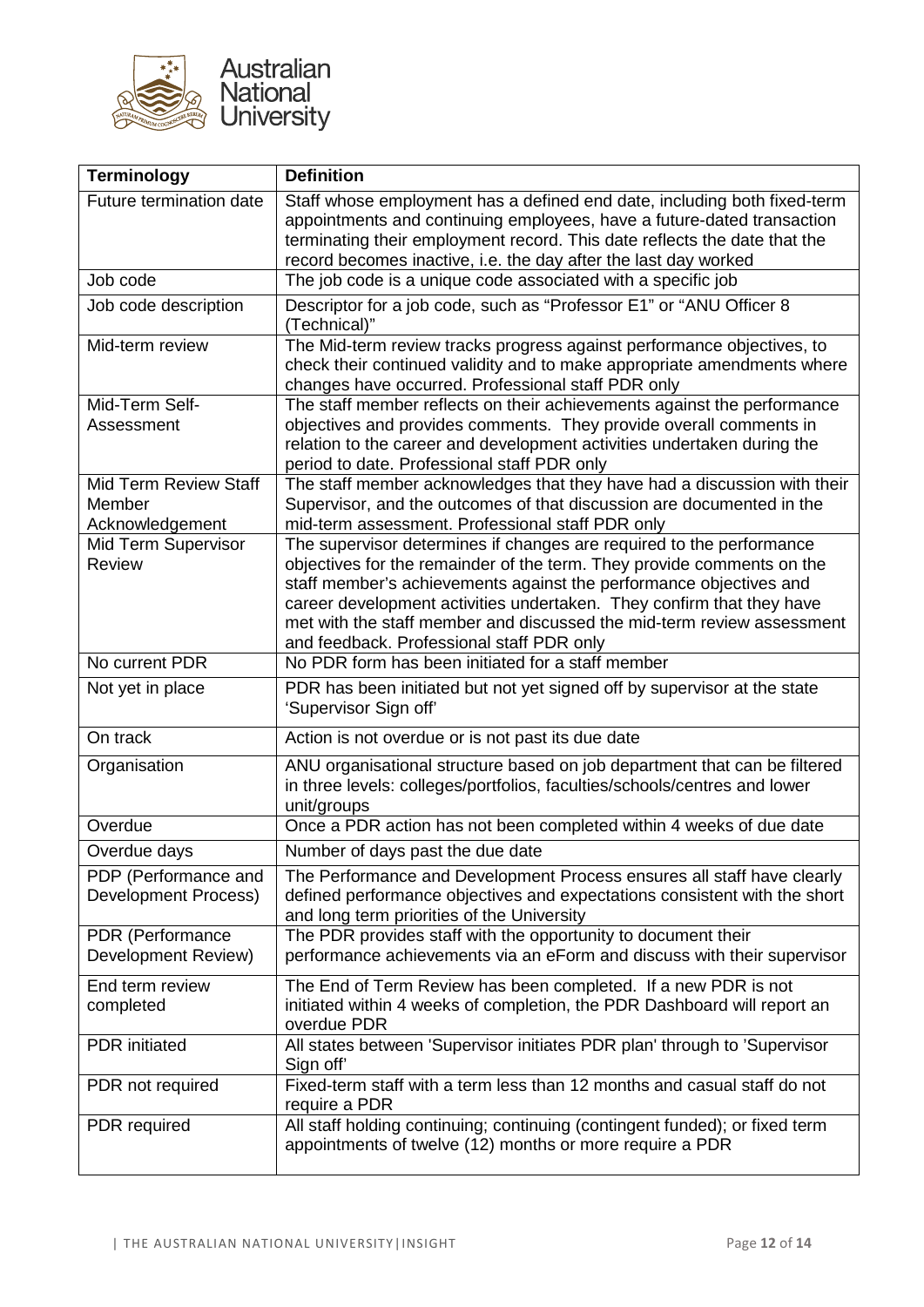

| <b>Terminology</b>                |                                |                                                                                                                                                            | <b>Definition</b>                                  |                        |                          |              |                                      |              |  |  |
|-----------------------------------|--------------------------------|------------------------------------------------------------------------------------------------------------------------------------------------------------|----------------------------------------------------|------------------------|--------------------------|--------------|--------------------------------------|--------------|--|--|
| PDR stage                         |                                | PDR stages are grouped into "initiation", "mid-term review" and "end-term<br>review". Staff without a PDR are included under the stage "no current<br>PDR" |                                                    |                        |                          |              |                                      |              |  |  |
| <b>PDR</b> state                  |                                | The current state of the staff member's PDR. The stages, states and<br>assignment types according to PDR workflow are listed in the table below            |                                                    |                        |                          |              |                                      |              |  |  |
| <b>PDR</b> agreed<br>and in place | <b>PDR</b> stage               |                                                                                                                                                            | <b>PDR</b> state                                   | PDR assignment type    |                          |              |                                      |              |  |  |
| Not yet in<br>place               | No current<br><b>PDR</b>       |                                                                                                                                                            | No PDR form in system                              | Supervisor             |                          |              |                                      |              |  |  |
| Not yet in<br>place               | No current<br><b>PDR</b>       |                                                                                                                                                            | End-term review<br>completed/awaiting new PDR      | Supervisor             |                          |              |                                      |              |  |  |
| Not yet in<br>place               | Initiation                     |                                                                                                                                                            | Supervisor initiates PDR plan                      | Supervisor             |                          |              |                                      |              |  |  |
| Not yet in<br>place               | Initiation                     |                                                                                                                                                            | Staff member PDR plan<br>contribution              | Staff member           |                          |              |                                      |              |  |  |
| Not yet in<br>place               | Initiation                     |                                                                                                                                                            | Discipline lead/mentor plan<br>contribution        | Discipline lead/mentor |                          |              |                                      |              |  |  |
| Not yet in<br>place               | Initiation                     |                                                                                                                                                            | Supervisor signoff - PDR plan                      | Supervisor             |                          |              |                                      |              |  |  |
| Agreed and<br>in place            | Mid-term<br>review<br>Mid-term |                                                                                                                                                            |                                                    |                        |                          |              | Staff member plan<br>acknowledgement | Staff member |  |  |
| Agreed and<br>in place            |                                |                                                                                                                                                            | review                                             |                        | Mid-term self-assessment | Staff member |                                      |              |  |  |
| Agreed and<br>in place            | Mid-term<br>review             |                                                                                                                                                            | Mid-term supervisor review                         | Supervisor             |                          |              |                                      |              |  |  |
| Agreed and<br>in place            | Mid-term<br>review             |                                                                                                                                                            | Mid-term review staff member<br>acknowledgement    | Staff member           |                          |              |                                      |              |  |  |
| Agreed and<br>in place            | End-term<br>review             |                                                                                                                                                            | End of term self-assessment                        | Staff member           |                          |              |                                      |              |  |  |
| Agreed and<br>in place            | End-term<br>review             |                                                                                                                                                            | Discipline lead/mentor contribution<br>end of term | Discipline lead/mentor |                          |              |                                      |              |  |  |
| Agreed and<br>in place            | End-term<br>review             |                                                                                                                                                            | Supervisor finalise end-term<br>assessment         | Supervisor             |                          |              |                                      |              |  |  |
| Agreed and<br>in place            | End-term                       |                                                                                                                                                            | review                                             |                        | HR review                | <b>HR</b>    |                                      |              |  |  |
| Agreed and<br>in place            | End-term<br>review             |                                                                                                                                                            | Delegate approval                                  | Delegate               |                          |              |                                      |              |  |  |
| Agreed and<br>in place            | End-term<br>review             |                                                                                                                                                            | Staff member assessment<br>acknowledgement         | Staff member           |                          |              |                                      |              |  |  |